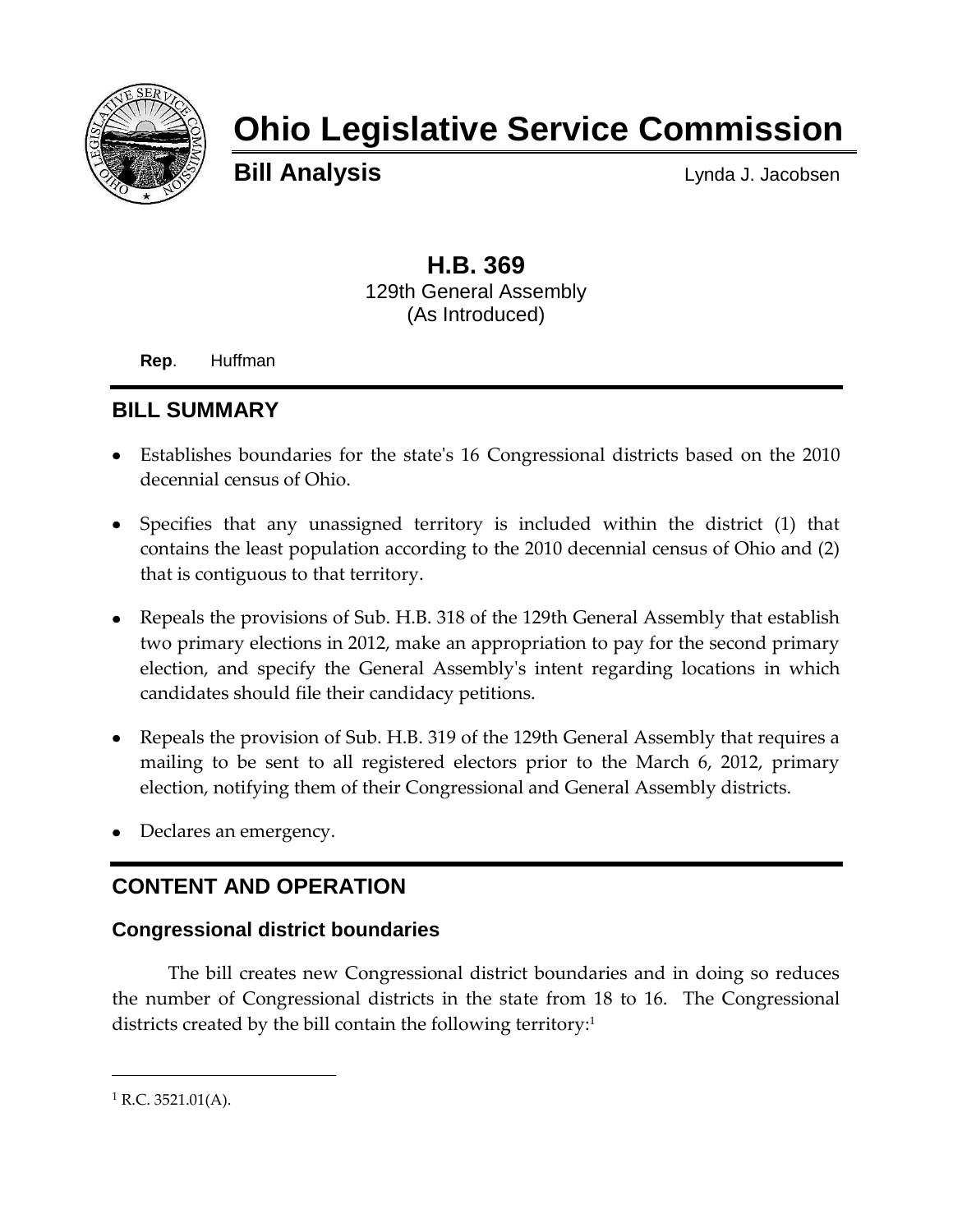District 1: Warren County. Portions of Hamilton County.

District 2: Adams County, Brown County, Clermont County, Highland County, and Pike County. Portions of Hamilton County, Ross County, and Scioto County.

District 3: Portions of Franklin County.

District 4: Allen County, Auglaize County, Champaign County, Crawford County, Logan County, Sandusky County, Seneca County, Shelby County, and Union County. Portions of Erie County, Huron County, Lorain County, Marion County, and Mercer County.

District 5: Defiance County, Fulton County, Hancock County, Hardin County, Henry County, Paulding County, Putnam County, Van Wert County, Williams County, Wood County, and Wyandot County. Portions of Lucas County, Mercer County, and Ottawa County.

District 6: Belmont County, Carroll County, Columbiana County, Gallia County, Guernsey County, Harrison County, Jackson County, Jefferson County, Lawrence County, Meigs County, Monroe County, Noble County, and Washington County. Portions of Athens County, Mahoning County, Muskingum County, Scioto County, and Tuscarawas County.

District 7: Ashland County, Coshocton County, Holmes County, and Knox County. Portions of Huron County, Lorain County, Medina County, Richland County, Stark County, and Tuscarawas County.

District 8: Butler County, Clark County, Darke County, Miami County, and Preble County. Portions of Mercer County.

District 9: Portions of Cuyahoga County, Erie County, Lorain County, Lucas County, and Ottawa County.

District 10: Greene County and Montgomery County. Portions of Fayette County.

District 11: Portions of Cuyahoga County and Summit County.

District 12: Delaware County, Licking County, and Morrow County. Portions of Franklin County, Marion County, Muskingum County, and Richland County.

District 13: Portions of Mahoning County, Portage County, Stark County, Summit County, and Trumbull County.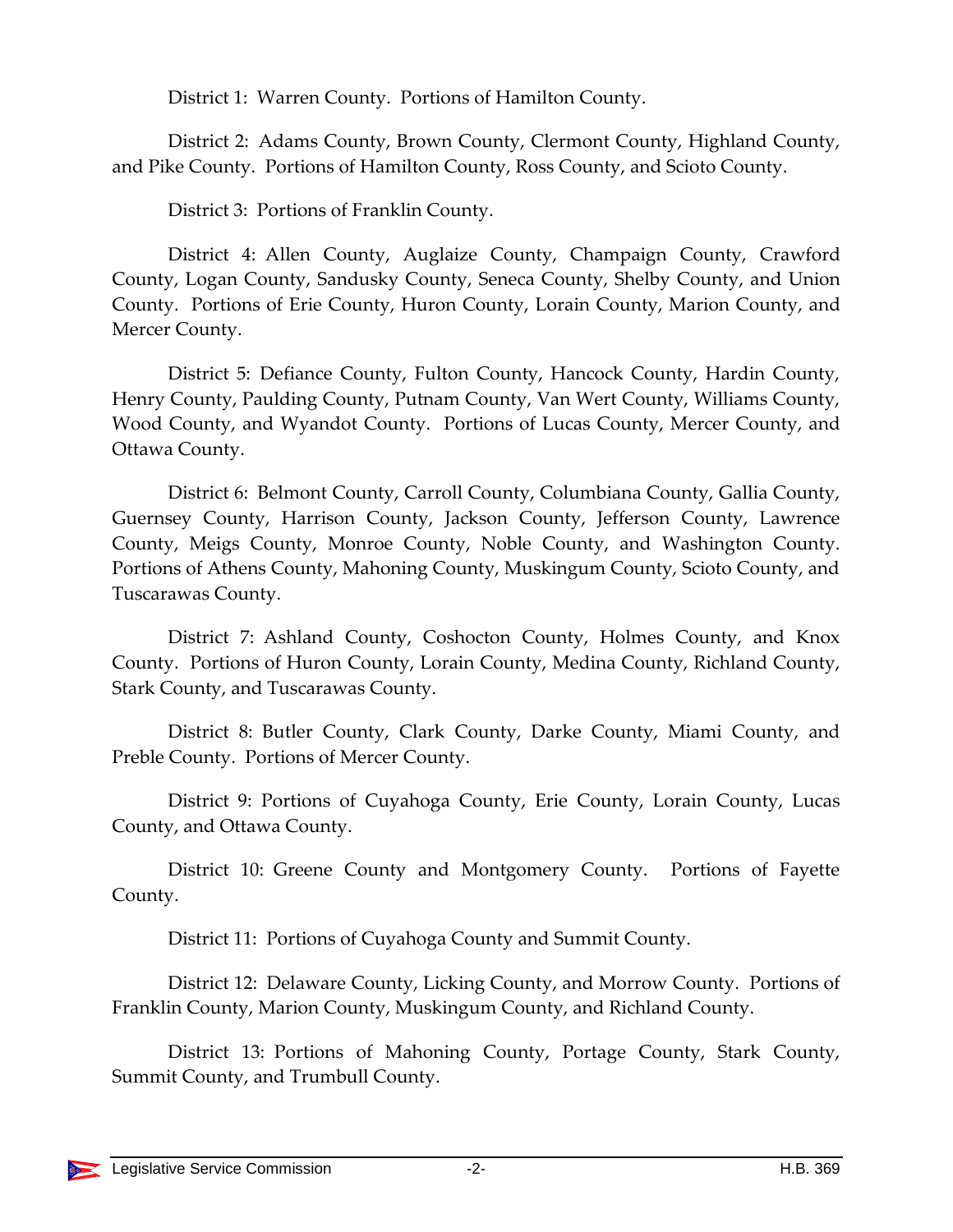District 14: Ashtabula County, Geauga County, and Lake County. Portions of Cuyahoga County, Portage County, Summit County, and Trumbull County.

District 15: Clinton County, Fairfield County, Hocking County, Madison County, Morgan County, Perry County, Pickaway County, and Vinton County. Portions of Athens County, Fayette County, Franklin County, and Ross County.

District 16: Wayne County. Portions of Cuyahoga County, Medina County, Portage County, Stark County, and Summit County.

#### **Unassigned territory**

Any county or part of a county that has not been assigned to one of the districts described in the bill is included (1) within the district that contains the least population according to the 2010 decennial census and (2) that is contiguous to that county or part of that county.<sup>2</sup>

#### **Definitions and incorporation by reference**

As used in the bill, "county," "census tract," "census block group," and "census block" have the same meanings and describe the same geographical boundaries as used by the United States Department of Commerce, Bureau of the Census in reporting the 2010 decennial census of Ohio. The bill incorporates by reference into the Revised Code the official report of that census and all official documents relating to that report.<sup>3</sup>

## **Repeal of H.B. 318 provisions**

The bill repeals Sections 3, 4, and 5 of Sub. H.B. 318 of the 129th General Assembly. Those provisions would establish a separate primary election in 2012 for all offices affected by Congressional district boundaries, specify the manner in which a person would become a candidate in that election, make an appropriation to pay for the second primary election, and specify the General Assembly's intent regarding Congressional candidates who file prior to the December 7, 2011, filing deadline for the March 2012 primary election. By repealing those sections, the bill eliminates the requirement that a second primary election be conducted and all funding associated with that second primary election.<sup>4</sup>

 $\overline{a}$ 

 $2$  R.C. 3521.01(B).

 $3$  R.C. 3521.01(C).

<sup>4</sup> Section 3 of the bill.